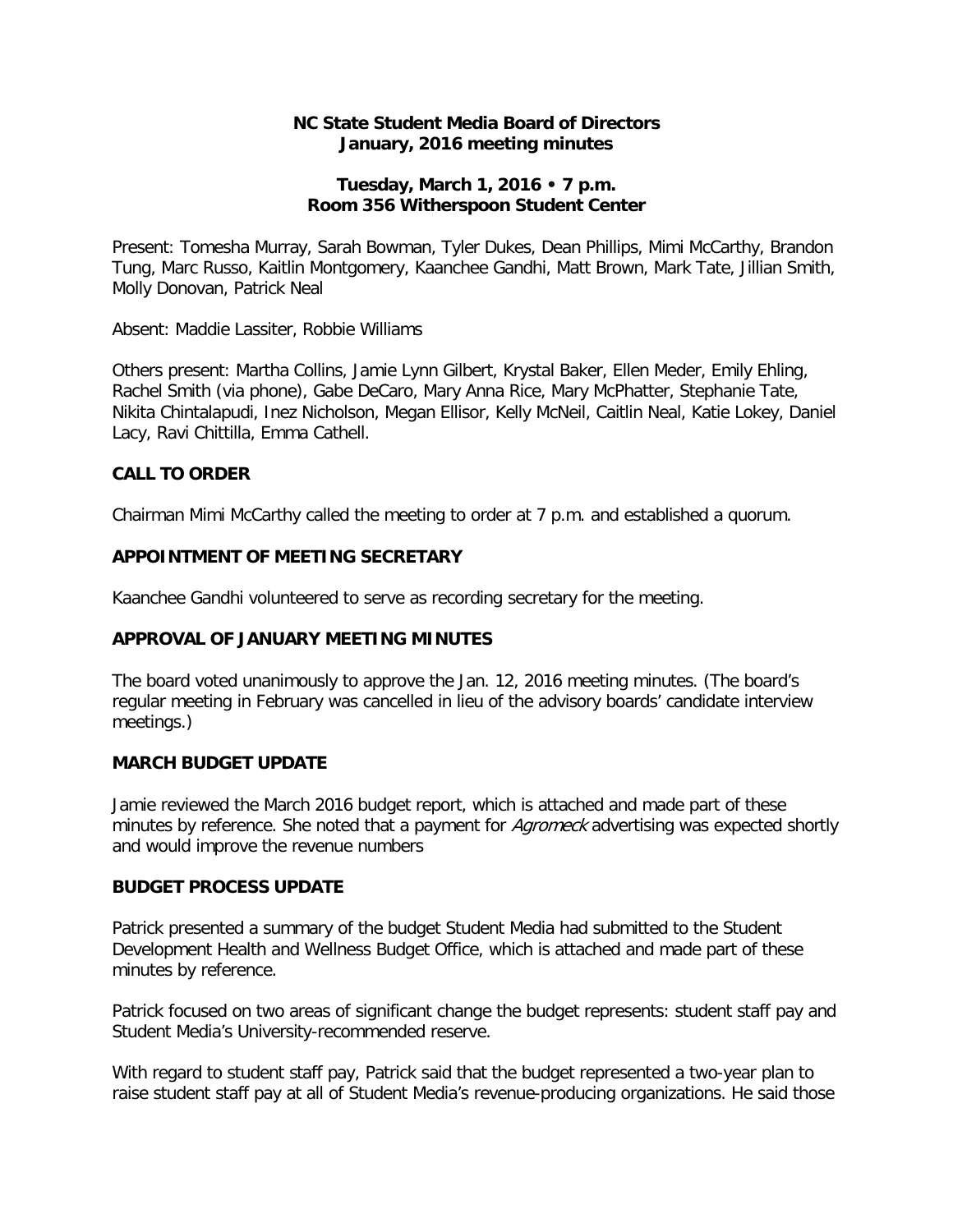increases, coupled with inflationary cost-of-doing-business increases for 2017-2018 and 2018- 2019, would require fee increases of \$2 per student, per year for each of those years. He said he expected there to be significant downward pressure on fee requests in the coming cycle, as new UNC System President Margaret Spellings had made keeping tuition and fees as low as possible a major focus in her first days in office. He said that on the recommendation of the SDHW leadership, Student Media would be asking for the increase over two years, with a fouryear phase-in plan as a fallback if the full amount of the request wasn't approved.

With regard to Student Media's reserve requirement, Patrick said the budget reflected a significant change in how the reserve threshold was calculated. He said that for most departments on campus, the reserve requirement was equal to three months' of all full-time salaries. In contrast, he said, Student Media's reserve requirement was equal to three months of all operations – general operating costs and student salaries as well as full-time salaries. He said that in the past, that much-higher reserve requirement was based on worst-case scenarios involving both sales -- which are unpredictable and highly dependent on the business cycle - and being able to absorb a catastrophic equipment failure at WKNC.

In recent years, Patrick said, there had been two major developments that served to mitigate concerns in the area of both revenues and equipment.

On the revenue side, he noted that as recently as four years ago, Student Media received \$15.50 per student, per year and was expected to generate fully half of its own funding through non-fee sources (i.e., sales.) Now, he said, Student Media would receive \$24 per student, per year in 2016-2017, and Student Media was responsible for covering only about a third of its operating costs through sales. The increased reliance on fee dollars – which the organizations could count on regardless of broader economic conditions – and decreased reliance on ad dollars made the "revenue worst-case scenario" less of a concern now than it was four years ago.

On the equipment side, Patrick said the biggest area of concern had historically been WKNC's aging and ill-situated FM transmitter at D.H. Hill Library, which could cost some \$80,000 alone to replace if it failed. He said the transmitter and related infrastructure had since been moved into better operating conditions and that WKNC was in the process of replacing it with new equipment now. Without that worry, Patrick said he believed a six-digit "capital reserve" was no longer necessary.

Still, Patrick said he was not entirely comfortable with adopting the bare-minimum three-fifthsof-full-time-salaries reserve requirement observed by most departments. As a compromise, he said, the SDHW Budget Office had agreed to let Student Media maintain a reserve requirement equal to three months' worth of all salaries – for both students and full-time staff – with an additional \$50,000 "capital reserve" to cover major equipment failures. (In response to a question, Patrick noted the \$50,000 capital reserve would not be budgeted for every year beyond 2016-2017, as doing so meant it would accrue if it went unused in any given year. He said that in the event Student Media had to dip into or exhaust that reserve in any given year, future budgets would be adjusted to replenish it if needed.)

After some discussion, the board concurred that given the information provided, the new, lower reserve requirement should be adequate.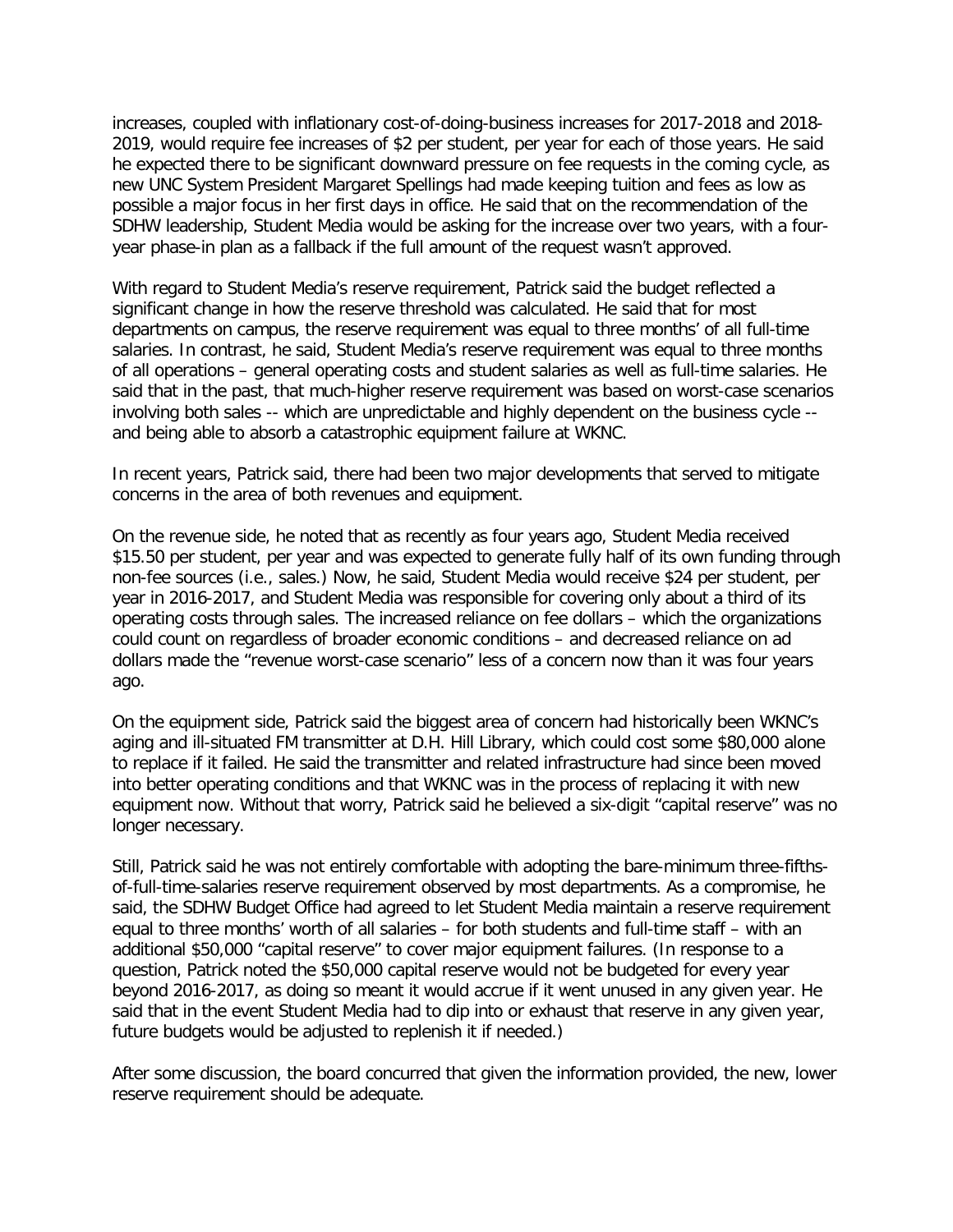# **WKNC TOWER/TRANSMITTER PROJECT UPDATE**

Patrick and Jamie updated the board on the WKNC tower/transmitter project. They said that they were working with Purchasing on bids and related matters, and confirmed that barring unforeseen delays, the project should be completed by the end of the current fiscal year on June 30.

Patrick said that Student Media had recently discovered, essentially by accident, that tower owner MCNC, a nonprofit that formerly provided digital broadband to educational institutions via microwave transmission, did not realize that it still owned it, and that MCNC was eager to get rid of it. Patrick said the microwave dishes mounted on the tower were no longer in use, and MCNC had given WKNC unofficial permission to remove and dispose of them. Similarly, Patrick said, the North Carolina Highway Patrol has some old, dormant equipment on the tower that WKNC also planned to remove. To that end, Patrick said, the University Real Estate office was putting the finishing touches on an agreement with MCNC to relinquish its interests in the tower and would pursue a similar agreement with the NCHP thereafter.

# **RECOMMENDATIONS FROM ADVISORY BOARDS FOR 2016-2017 STUDENT LEADERS**

The board considered recommendations from the Newspaper, Broadcast and Business Office advisory boards with regard to the 2016-2017 leader candidates for the Nubian Message, the Technician, WKNC and the Student Business and Marketing Office.

# Nubian Message

On behalf of the Newspaper Advisory Board, Tomesha recommended that Stephanie Tate be approved as editor of the Nubian Message for 2016-2017, and that the two-semesters-ofinvolvement requirement be waived in her case, as she had just been involved with the Nubian for a single semester. In a brief statement of introduction, Stephanie said she started out as a staff writer and advanced to managing editor this semester at the request of current editor Jillian Smith. She said that she was pleased with the progress the *Nubian* had made in terms of reaching more readers on campus this semester. She also outlined her strategy for recruiting additional staff members next year, noting that the size of the staff had roughly doubled this semester. She also outlined her ideas for increasing liaisons between the Nubian and organizations on campus through a "student spotlight" feature that would allow groups to submit their information through an online portal.

The board unanimously approved motions to both waive the two-semesters-of-involvement requirement and to name Stephanie editor of the Nubian for 2016-2017.

# **Technician**

The Technician had three candidates for the editor in chief position for 2016-2017: Rachel Smith, Mary Anna Rice and Gabe DeCaro. On behalf of the Newspaper Advisory Board, Sarah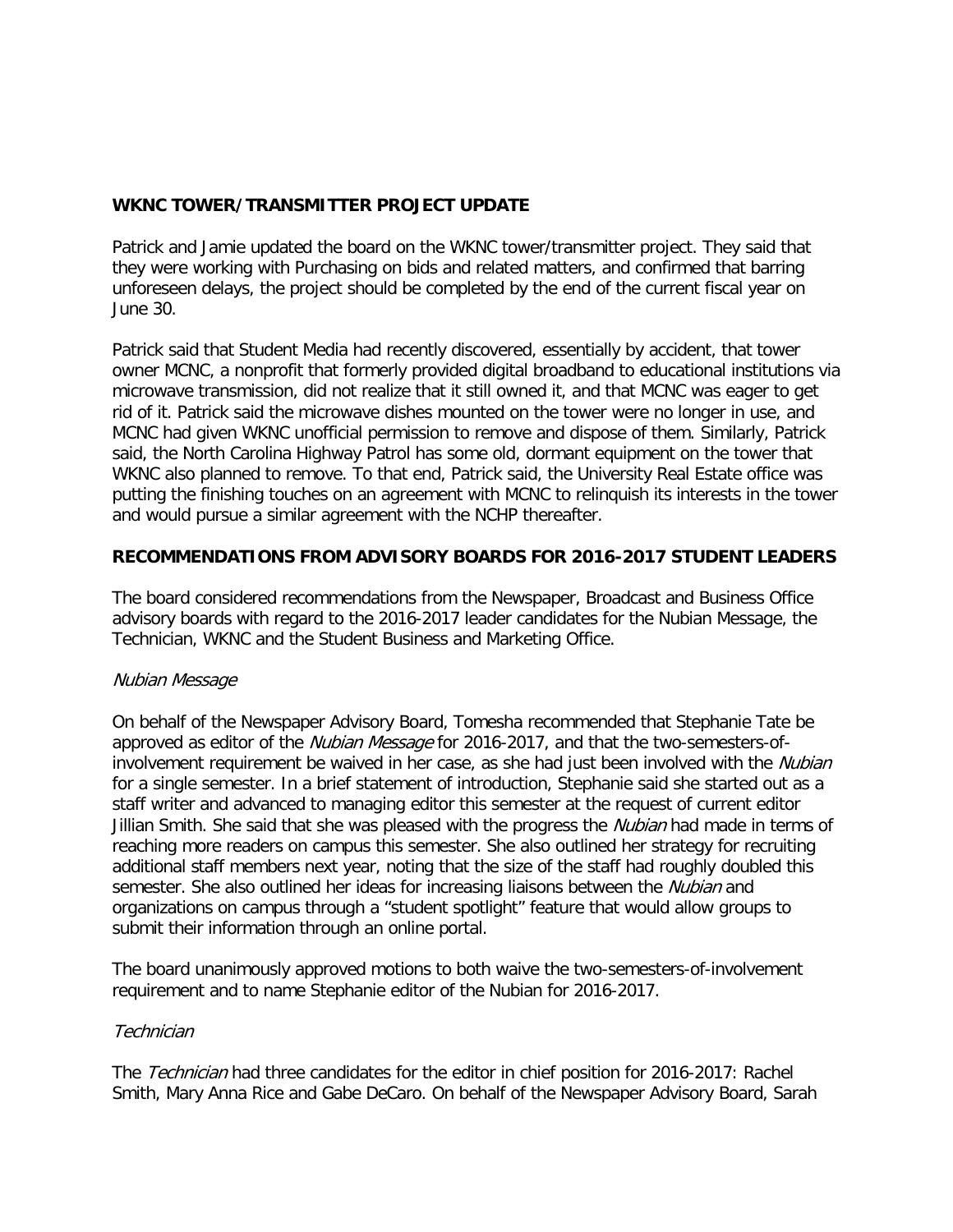recommended that Rachel Smith be named EIC for 2016-2017. Statements from all of the candidates and Q&A sessions followed the motion.

Rachel, who is currently studying abroad in Prague, joined the meeting via phone. She introduced herself, noting that she was majoring in design and minoring in journalism. She joined the Technician her sophomore year and has been an active member of the staff ever since. Current EIC Kaitlin Montgomery and managing editor Megan Ellisor promoted her to assistant news editor after noting that she was doing significantly more for the paper than other staff writers. In response to a question about her return date, she said she would be flying back to Raleigh on April 17 and would be moving into her apartment on April 23, so she would be reporting for duty for the summer.

Mary Anna, a junior in creative writing, has been working for the *Technician* for 2  $\frac{1}{2}$  years. After a semester of writing news, opinions and features, she finished her correspondency and quickly moved to the position of opinion editor. She said she had never missed a deadline, even when she was out of the country, and said she has a lot of experience writing for the other sections. She said her three main foci if named editor would be diversity, accessibility and communication. With regard to diversity, she said she wanted to focus on recruiting upperclassmen and people of color to make the *Technician* staff more like the campus at large. She also said she wanted to establish a mentorship program whereby experienced writers would work with new ones to help them improve their writing and reporting skills. Another goal would be improving communications at *Technician*, saying that lack of communication was the primary issue plaguing production. She said that better communication would improve bonding and promote better attitudes on the part of writers and editors.

Gabe DeCaro, a junior studying nuclear engineering, said he first became involved with the Technician in the spring of his freshman year before taking a long break to focus on governance of his residence hall through Hall Council. After that, he said, he and a friend started Artifex, an online satire publication, noting that he had incorporated that same sensibility into the Technician's satire features this year. He also noted that he had served as managing editor at the *Journal of Reflective Inquiry*, which focuses on looking at the scientific process through a lens of reflection. When he rejoined the *Technician*, he was named assistant opinions editor. He said that as EIC, he would make sure to hold editors and project managers accountable to avoid the publication getting bogged down in the production process. He also said that he wanted an increased focus on investigative journalism. With regard to recruitment, he said one potential source of talent would be person-to-person recruitment on the part of the senior staff and making sure potential writers know the *Technician* is a community that welcomes all kinds of students. With regard to training, he said he would expect section editors lead sessions as well as Ellen.

Following the candidate statements and interviews, the board adjourned into executive session for 10 minutes. When the closed session concluded at about 7:55 p.m., the board voted unanimously to name Rachel the EIC for 2016-2017.

#### WKNC

On behalf of the Broadcast Advisory Board, Matt recommended Emily Ehling, a sophomore in women and gender studies, be hired as WKNC's general manager. After a statement of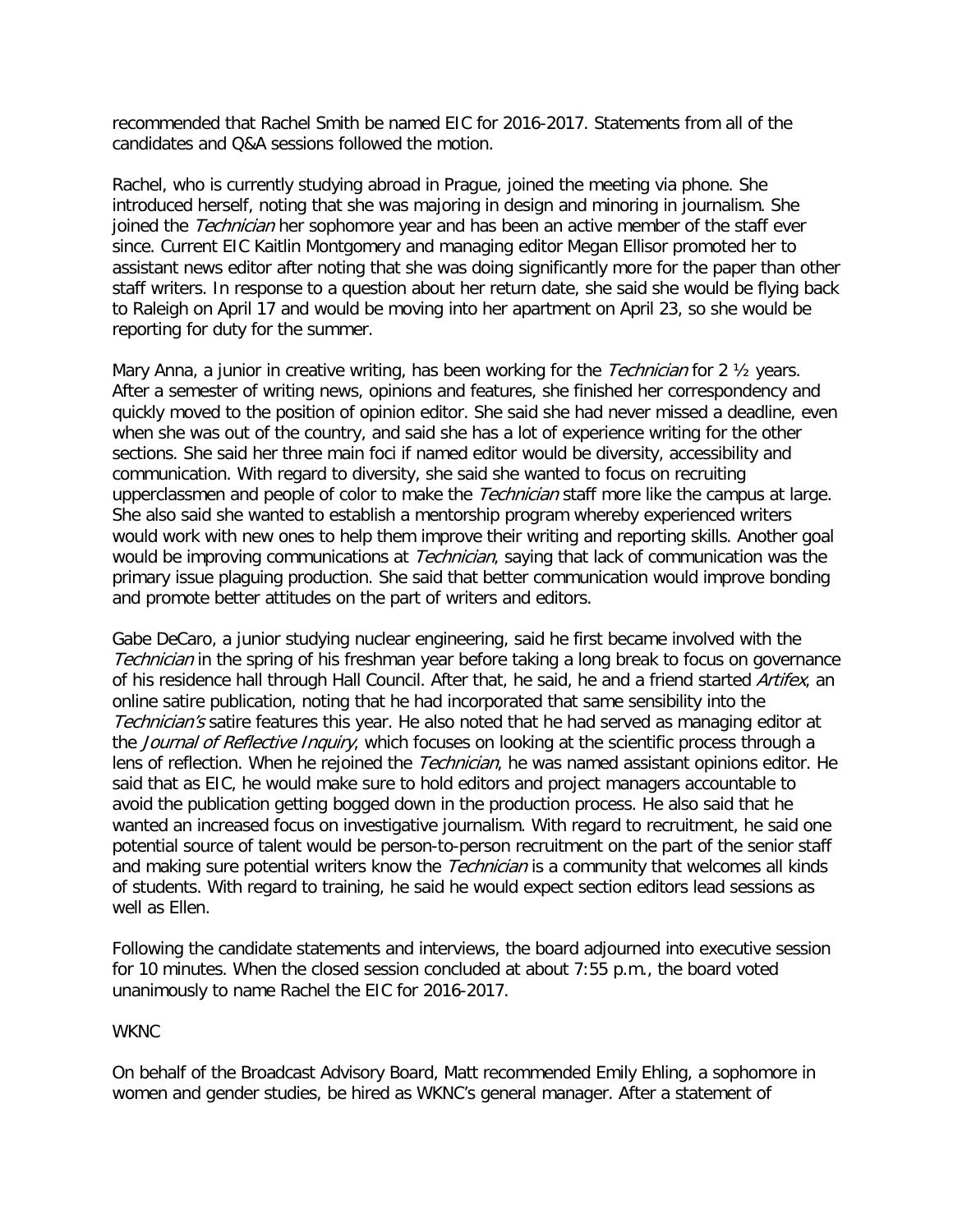introduction and a brief Q&A, the board voted unanimously to hire her as the WKNC GM for 2016-2017.

# Student Business & Marketing Office

On behalf of the Student Business Office Advisory Board, Mimi recommended that the full board waive the two-semesters-of-involvement requirement for Mary McPhatter, a junior in political science, and hire her as the 2016-2017 Student Business & Marketing Office manager. After a statement of introduction and a brief Q&A, the full board approved two motions to that effect.

#### Windhover & Agromeck discussion

Martha said that no one applied for the editor's position at either publication by the deadline. However, she said, Nikita Chintalapudi (who was inadvertently omitted from the list of people who received the original call for applications) had prepared an application to be editor of Windhover. Otherwise, she said the Annual Publications Advisory Board was scheduled to meet March 16 to discuss the situation.

Patrick suggested that the board reopen the applications process with a deadline as close as possible to the March 16 meeting. A motion to reopen the applications process with a deadline of noon on March 14 passed unanimously.

Some discussion followed as to how to handle the rest of the semester and the summer if no one applied for the *Agromeck* editorship by the deadline. Martha noted that this was typically the time of year when the new *Agromeck* editor began assembling a staff and beginning work on next year's book. She added that while the layout of the book could wait for a time, coverage of events would have to continue unabated for that work to resume in time for the earliest deadlines.

In the end, it was agreed that if no one applied by the March 14 deadline, Molly would continue on as editor of the *Agromeck* for the remainder of the year while the leadership piece was sorted out.

# **REPORTS & ADDENDA**

Organization board reports are attached and made part of these minutes by reference.

# **ADJOURN**

The meeting adjourned at 8:25 p.m.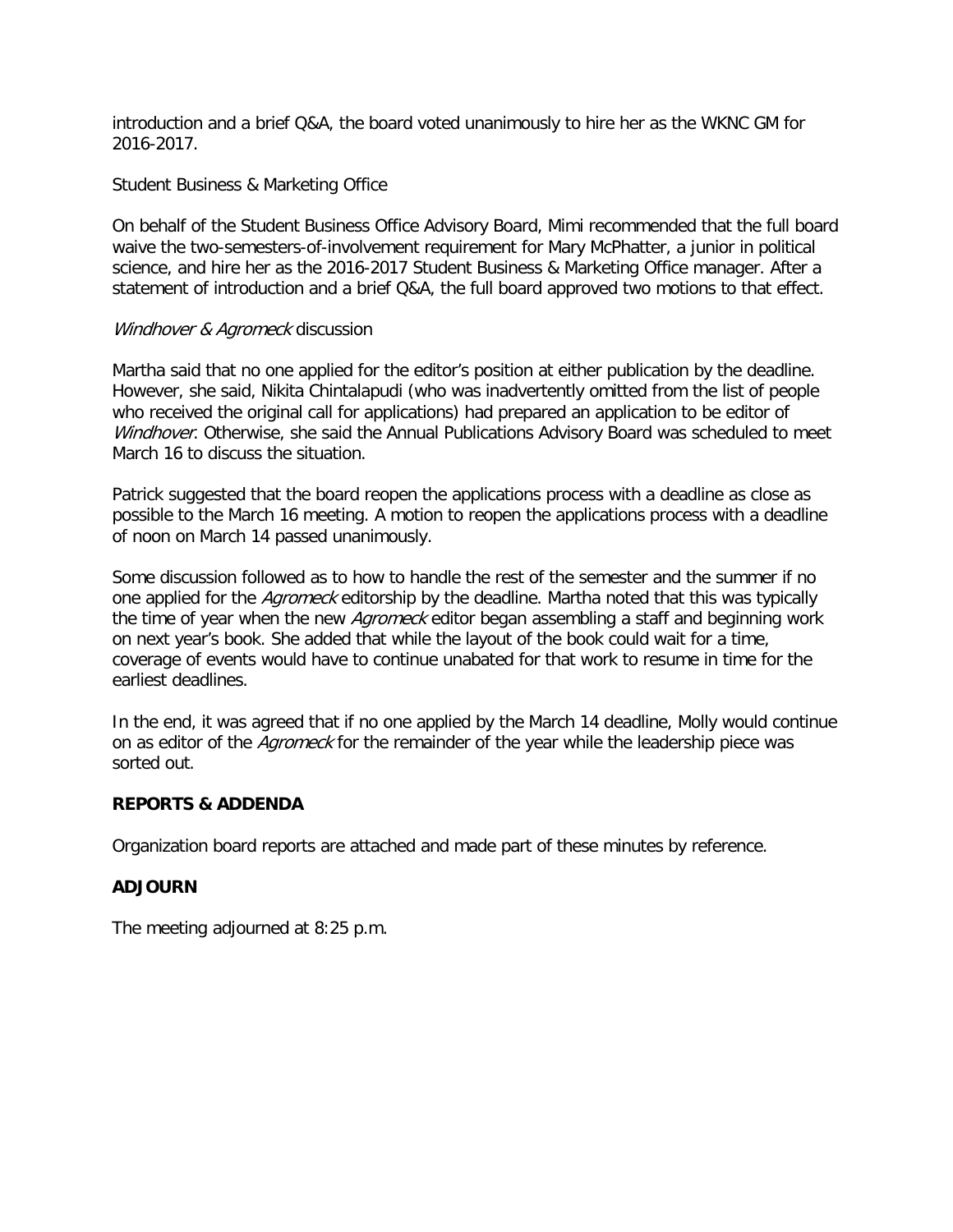67% PERCENT THROUGH FISCAL YEAR:

| 056                   |               | <b>AGROMECK</b>                                         |            |           |                    | 058<br><b>WINDHOVER</b> |                |                                |            |            |         | 066                   |                          | <b>TECH SUPPORT</b> |      |            |         |
|-----------------------|---------------|---------------------------------------------------------|------------|-----------|--------------------|-------------------------|----------------|--------------------------------|------------|------------|---------|-----------------------|--------------------------|---------------------|------|------------|---------|
|                       |               | <b>Budget</b>                                           |            | Actual    | Percent            |                         |                | <b>Budget</b>                  |            | Actual     | Percent |                       |                          | <b>Budget</b>       |      | Actual     | Percent |
| Payroll               |               | 16,651.71                                               | - \$       | 10,064.86 | 60%                | Payroll                 |                | 4,461.60 \$                    |            | 908.55     | 20%     | Payroll               |                          | 76,146.76 \$        |      | 51,296.79  | 67%     |
| Supplies              | -\$           | 700.00                                                  | - \$       |           | 0%                 | Supplies                |                | 450.00 \$                      |            | 58.00      | 13%     | Supplies              |                          | 1,900.00 \$         |      | 1,261.10   | 66%     |
| Leadership develop.   |               | 3,220.00                                                | -\$        | 2,962.34  | 92%                | Leadership develop.     |                | 100.00 \$                      |            |            | 0%      | Leadership develop.   |                          |                     |      |            |         |
| Admin service charges |               | 2,622.86                                                | - \$       | 2,522.92  | 96%                | Admin service charges   |                | 1,112.79 \$                    |            | 1,060.12   | 95%     | Admin service charges |                          | 4,286.94 \$         |      | 4,148.94   | 97%     |
| Current services      |               | 28,708.24 \$                                            |            | 198.89    | 1%                 | Current services        |                | 14,940.00 \$                   |            | 233.50     | 2%      | Current services      |                          | 600.00 \$           |      | 862.00     |         |
| Fixed charges         | \$            | 1,114.00                                                | - \$       | 710.97    | 64%                | Fixed charges           |                | 393.00 \$                      |            | 45.00      | 11%     | Fixed charges         |                          |                     | -\$  |            |         |
| <b>TOTAL</b>          | \$            | 53,016.80                                               | - \$       | 16,459.98 | 31%                | <b>TOTAL</b>            | $\mathfrak{L}$ | 21,457.39 \$                   |            | 2,305.17   | 11%     | <b>TOTAL</b>          | $\overline{\mathcal{S}}$ | 82,933.70 \$        |      | 57,568.83  | 69%     |
| Non-fee income        |               | 24,000.00 \$                                            |            | (703.31)  | $-3%$              | Non-fee income          |                |                                | \$         |            |         | Non-fee income        | \$                       |                     | \$   |            |         |
| Fee income            | \$            | 29,016.80                                               | -\$        | 26,881.41 | 4.34%              | Fee income              |                | 21,457.39                      | -\$        | 19,878.31  | 3.21%   | Fee income            | \$                       | 82,933.70 \$        |      | 76,830.47  | 12.41%  |
| <b>TOTAL</b>          | $\sqrt[6]{2}$ | 53,016.80                                               | -\$        | 26,178.10 | 49%                | <b>TOTAL</b>            |                | 21,457.39 \$                   |            | 19,878.31  | 93%     | <b>TOTAL</b>          | $\sqrt[6]{\frac{1}{2}}$  | 82,933.70 \$        |      | 76,830.47  | 93%     |
| Profit/Loss           | \$            |                                                         |            |           |                    | Profit/Loss             | \$.            |                                |            |            |         | Profit/Loss           | \$.                      |                     |      |            |         |
| 061                   |               | <b>NUBIAN MESSAGE</b>                                   |            |           | 059<br><b>WKNC</b> |                         |                |                                |            |            |         |                       |                          | OVERALL             |      |            |         |
|                       |               | <b>Budget</b>                                           |            | Actual    | Percent            |                         |                | <b>Budget</b>                  |            | Actual     | Percent |                       |                          | <b>Budget</b>       |      | Actual     | Percent |
| Payroll               |               | 4,476.58                                                | $\sqrt{3}$ | 2,222.57  | 50%                | Payroll                 |                | 36,179.11 \$                   |            | 22,021.89  | 61%     | Payroll               |                          | 587,684.69          | - \$ | 378,950.12 | 64%     |
| Supplies              | \$            | 150.00                                                  |            |           | 0%                 | Supplies                | \$             | 2,500.00 \$                    |            | 1,817.34   | 73%     | Supplies              |                          | 21,293.00 \$        |      | 8,765.70   | 41%     |
| Leadership develop.   | -\$           | 1,920.00                                                | $\sqrt{3}$ |           | 0%                 | Leadership develop.     | \$             | 2,980.00 \$                    |            | 2,305.85   | 77%     | Leadership develop.   |                          | 25,710.00 \$        |      | 17,428.79  | 68%     |
| Admin service charges |               | $714.44$ \$                                             |            | 571.62    | 80%                | Admin service charges   | \$             | $2,757.24$ \$                  |            | 2,698.04   | 98%     | Admin service charges |                          | 49,228.96 \$        |      | 43,670.23  | 89%     |
| Current services      |               | 7,436.12 \$                                             |            | 5,704.86  | 77%                | Current services        |                | 5,480.60 \$                    |            | 1,836.23   | 34%     | Current services      |                          | 227,065.56 \$       |      | 108,456.39 | 48%     |
| Fixed charges         | \$            | 214.00 \$                                               |            |           | 0%                 | Fixed charges           | \$.            | 4,339.00 \$                    |            | 3,026.00   | 70%     | Fixed charges         |                          | 13,363.00 \$        |      | 18,440.54  | 138%    |
| <b>TOTAL</b>          | \$            | 14,911.14 \$                                            |            | 8,499.05  | 57%                | Contracted services     | \$             | ,000.00                        | $^{\circ}$ | 1,030.00   | 103%    | Contracted services   |                          | 4,000.00 \$         |      | 3,830.00   | 96%     |
|                       |               |                                                         |            |           |                    | <b>TOTAL</b>            | \$             | 55,235.95 \$                   |            | 34,735.35  | 63%     | Capital outlay        | \$                       | 26,933.50 \$        |      | 19,846.32  | 74%     |
|                       |               |                                                         |            |           |                    |                         |                |                                |            |            |         | (Special Marketing)   |                          |                     | -\$  | 100.00     |         |
| Non-fee income        |               | 2,000.00                                                | - \$       | 217.00    | 11%                | Non-fee income          |                | 48,100.00 \$                   |            | 24,419.70  | 51%     | <b>TOTAL EXPENSES</b> | \$                       | 955,278.70 \$       |      | 599,488.09 | 63%     |
| Fee income            | \$            | $12,911.14$ \$                                          |            | 11,960.99 | 1.93%              | Fee income              | \$             | 7,135.95 \$                    |            | 6,610.80   | 1.07%   | Non-fee income        | \$                       | 308,467.00 \$       |      | 78,057.92  | 25%     |
| <b>TOTAL</b>          | \$            | $14,911.14$ \$                                          |            | 12,177.99 | 82%                | <b>TOTAL</b>            | \$             | 55,235.95 \$                   |            | 31,030.50  | 56%     | Fee income            | \$                       | 668,500.00 \$       |      | 619,304.00 | 93%     |
| Profit/Loss           | \$            |                                                         |            |           |                    | Profit/Loss             | \$             |                                |            |            |         | TOTAL INCOME          | \$                       | 976,967.00 \$       |      | 697,361.92 | 71%     |
|                       |               |                                                         |            |           |                    |                         |                |                                |            |            |         |                       |                          |                     |      |            |         |
| 057                   |               | <b>TECHNICIAN</b><br><b>Budget</b><br>Actual<br>Percent |            |           |                    | 060<br><b>Budget</b>    |                | <b>GENERAL ADMIN</b><br>Actual |            |            | Percent |                       |                          |                     |      |            |         |
|                       |               |                                                         |            |           |                    |                         |                |                                |            |            |         | Net Profit/Loss       | \$                       | 21,688.30           |      |            |         |
| Payroll               |               | 63,061.52 \$                                            |            | 42,053.49 | 67%                | Payroll                 |                | 386,707.41 \$                  |            | 250,381.97 | 65%     |                       |                          |                     |      |            |         |
| Supplies              | -\$           | $3,000.00$ \$                                           |            | 85.32     | 3%                 | Supplies                |                | 12,593.00 \$                   |            | 5,543.94   | 44%     |                       |                          |                     |      |            |         |
| Leadership develop.   |               | 4,840.00                                                | - \$       | 4,604.67  | 95%                | Leadership develop.     |                | 12,650.00 \$                   |            | 7,555.93   | 60%     |                       |                          |                     |      |            |         |
| Admin service charges |               | 15,230.23                                               | - \$       | 11,872.42 | 78%                | Admin service charges   |                | 22,504.45 \$                   |            | 20,796.17  | 92%     |                       |                          |                     |      |            |         |
| Current services      | \$            | 161,121.84 \$                                           |            | 91,489.09 | 57%                | Current services        |                | 8,778.76 \$                    |            | 8,131.82   | 93%     |                       |                          |                     |      |            |         |
| Fixed charges         | \$            | 5,878.00 \$                                             |            | 7,375.17  | 125%               | Fixed charges           |                | $1,425.00$ \$                  |            | 7,283.40   | 511%    |                       |                          |                     |      |            |         |
| (Special Marketing)   |               |                                                         | \$         | 100.00    |                    | Contracted services     |                | $3,000.00$ \$                  |            | 2,800.00   | 93%     |                       |                          |                     |      |            |         |
| <b>TOTAL</b>          |               | \$ 253,131.59 \$ 157,580.16                             |            |           | 62%                | Capital outlay          |                | 26,933.50 \$                   |            | 19,846.32  | 74%     |                       |                          |                     |      |            |         |
|                       |               |                                                         |            |           |                    | <b>TOTAL</b>            |                | 474,592.13 \$                  |            | 322,339.55 | 68%     |                       |                          |                     |      |            |         |
| Non-fee income        |               | 234,367.00 \$                                           |            | 53,504.94 | 23%                | Non-fee income          |                |                                | \$         | 579.68     |         |                       |                          |                     |      |            |         |
| Fee income            | -\$           | 18,764.59 \$                                            |            | 17,383.67 | 2.81%              | Fee income              |                | 496,280.42                     | -\$        | 459,758.34 | 74.24%  |                       |                          |                     |      |            |         |
| <b>TOTAL</b>          | \$            | 253,131.59 \$                                           |            | 70,888.61 | 28%                | <b>TOTAL</b>            |                | 496,280.42 \$                  |            | 460,338.02 | 93%     |                       |                          |                     |      |            |         |
| Profit/Loss           | \$            |                                                         |            |           |                    | Profit/Loss             | \$             |                                |            |            |         |                       |                          |                     |      |            |         |

| 066                               |          | <b>TECH SUPPORT</b> |                 |                |            |  |  |  |  |
|-----------------------------------|----------|---------------------|-----------------|----------------|------------|--|--|--|--|
|                                   |          | <b>Budget</b>       |                 | Actual         | Percent    |  |  |  |  |
|                                   |          |                     |                 |                | 67%        |  |  |  |  |
| Payroll                           | \$<br>\$ | 76,146.76           | \$<br>\$        | 51,296.79      |            |  |  |  |  |
| <b>Supplies</b>                   |          | 1,900.00            |                 | 1,261.10       | 66%        |  |  |  |  |
| Leadership develop.               | \$       |                     |                 |                |            |  |  |  |  |
| Admin service charges             | \$       | 4,286.94            | \$              | 4,148.94       | 97%        |  |  |  |  |
| <b>Current services</b>           | \$       | 600.00              | \$              | 862.00         |            |  |  |  |  |
| <b>Fixed charges</b>              | \$       |                     | \$              |                |            |  |  |  |  |
| <b>TOTAL</b>                      | \$       | 82,933.70           | \$              | 57,568.83      | 69%        |  |  |  |  |
| Non-fee income                    | \$       |                     | \$              |                |            |  |  |  |  |
| Fee income                        | \$       | 82,933.70           | \$              | 76,830.47      | 12.41%     |  |  |  |  |
| <b>TOTAL</b>                      | \$       | 82,933.70           | \$              | 76,830.47      | 93%        |  |  |  |  |
| Profit/Loss                       | \$       |                     |                 |                |            |  |  |  |  |
|                                   |          |                     |                 |                |            |  |  |  |  |
|                                   |          |                     |                 | <b>OVERALL</b> |            |  |  |  |  |
|                                   |          | <b>Budget</b>       |                 | Actual         | Percent    |  |  |  |  |
| Payroll                           | \$       | 587,684.69          | \$              | 378,950.12     | 64%        |  |  |  |  |
| <b>Supplies</b>                   | \$       | 21,293.00           | \$              | 8,765.70       | 41%        |  |  |  |  |
| Leadership develop.               | \$       | 25,710.00           | \$              | 17,428.79      | 68%        |  |  |  |  |
| Admin service charges             | \$       | 49,228.96           | \$              | 43,670.23      | 89%        |  |  |  |  |
| <b>Current services</b>           | \$       | 227,065.56          | \$              | 108,456.39     | 48%        |  |  |  |  |
| <b>Fixed charges</b>              | \$       | 13,363.00           | \$              | 18,440.54      | 138%       |  |  |  |  |
| Contracted services               | \$       | 4,000.00            | \$              | 3,830.00       | 96%        |  |  |  |  |
| Capital outlay                    | \$       | 26,933.50           | \$              | 19,846.32      | 74%        |  |  |  |  |
| (Special Marketing)               |          |                     | \$              | 100.00         |            |  |  |  |  |
| <b>TOTAL EXPENSES</b>             | \$       | 955,278.70          | $\overline{\$}$ | 599,488.09     | 63%        |  |  |  |  |
|                                   |          |                     |                 |                | 25%        |  |  |  |  |
| Non-fee income                    | \$<br>\$ | 308,467.00          | \$              | 78,057.92      |            |  |  |  |  |
| Fee income<br><b>TOTAL INCOME</b> | \$       | 668,500.00          | \$<br>\$        | 619,304.00     | 93%<br>71% |  |  |  |  |
|                                   |          | 976,967.00          |                 | 697,361.92     |            |  |  |  |  |

# STUDENT MEDIA BUDGET VS. ACTUAL

DATE: March 1, 2016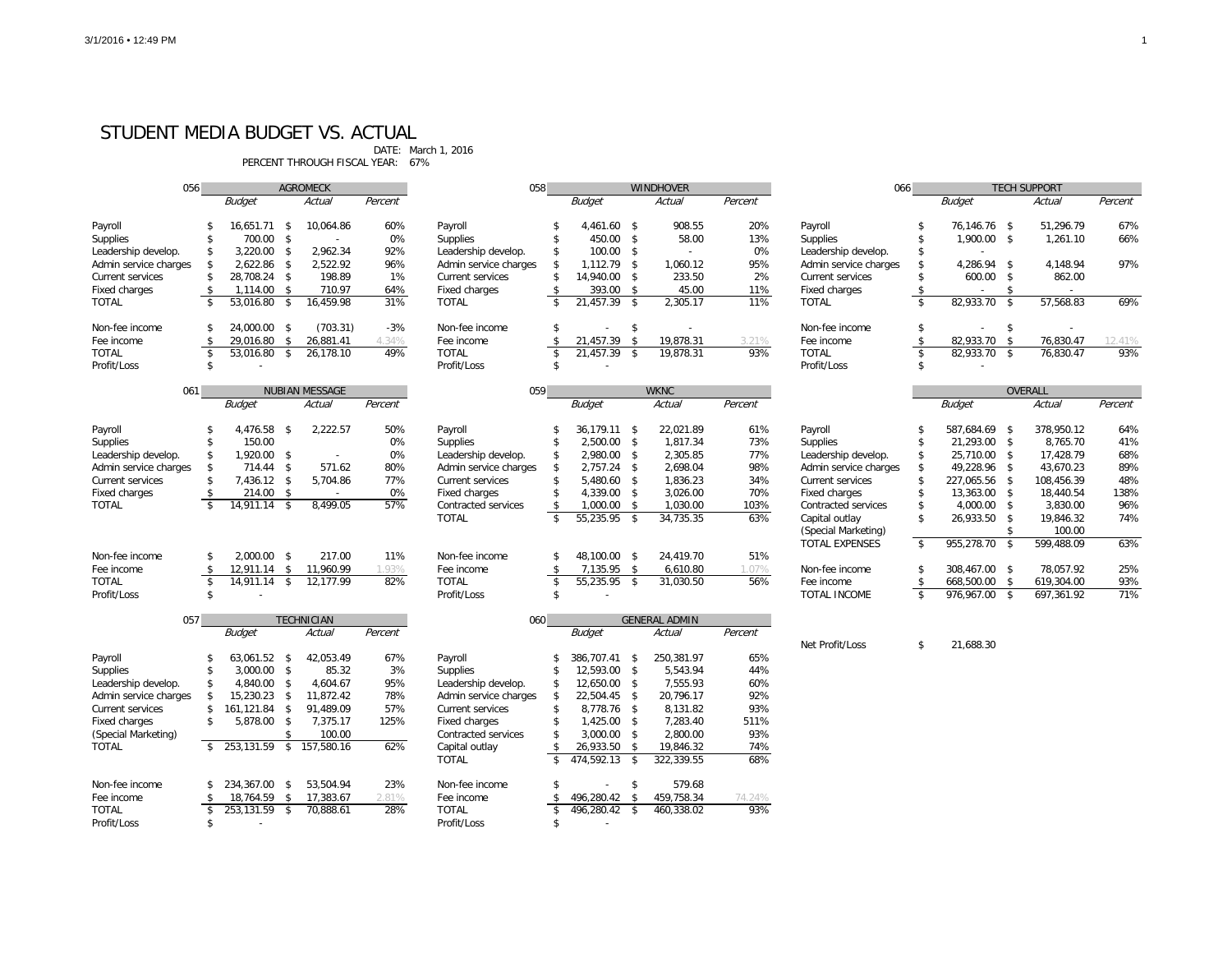#### **Report 16 - Fiscal Year-to-Date Auxiliary Status**

# **As of December 31, 2015**

# **Auxiliary Code: 0089 Student Media**

Projects: 354054, 354055, 354056, 354057, 354058, 354059, 354060, 354061, 354062, 354063, 354064, 354066, 371370

|             | Media-Other Revenue           | (389, 461)               | (308, 108)               | (253, 062)               | (308, 466)               | (51, 686)                | (308, 466)         | (306, 475)               | (308, 867)               | (309, 367)               | (309, 867)               | (310, 367)        |  |
|-------------|-------------------------------|--------------------------|--------------------------|--------------------------|--------------------------|--------------------------|--------------------|--------------------------|--------------------------|--------------------------|--------------------------|-------------------|--|
|             | \$ Change                     |                          | 81,353                   | 55,046                   | (55, 404)                | 256,780                  | (256, 780)         | 1,991                    | (2, 392)                 | (500)                    | (500)                    | (500)             |  |
|             | % Change                      |                          | $-20.9%$                 | $-17.9%$                 | 21.9%                    | $-83.2%$                 | 496.8%             | $-0.6%$                  | 0.8%                     | 0.2%                     | 0.2%                     | 0.2%              |  |
|             |                               |                          |                          |                          |                          |                          |                    |                          |                          |                          |                          |                   |  |
|             |                               |                          |                          |                          |                          | 2015-16                  | 2015-16            |                          |                          |                          |                          |                   |  |
|             |                               | 2012-13                  | 2013-14                  | 2014-15                  | 2015-16                  | <b>YTD</b>               | <b>Year-End</b>    | 2016-17                  | 2017-18                  | 2018-19                  | 2019-20                  | 2020-21           |  |
| Account(s)  | <b>Description</b>            | <b>Activity</b>          | <b>Activity</b>          | <b>Activity</b>          | <b>Budget</b>            | <b>Activity</b>          | Projection         | <b>Budget</b>            | Projection               | Projection               | Projection               | <b>Projection</b> |  |
|             |                               |                          |                          |                          |                          |                          |                    |                          |                          |                          |                          |                   |  |
| 11100-11199 | <b>Beginning Cash Bal</b>     | 415,136                  | 322,104                  | 318,208                  | 344,835                  | 344,835                  | 344,835            | 223,969                  | 232,295                  | 213,095                  | 197,030                  | 223,109           |  |
|             |                               |                          |                          |                          |                          |                          |                    |                          |                          |                          |                          |                   |  |
| 40100-40199 | Fees                          | (446, 348)               | (552, 823)               | (642, 574)               | (668, 500)               | (434, 502)               | (668, 500)         | (690, 600)               | (751, 200)               | (815, 400)               | (852, 300)               | (863,900)         |  |
| 40300-40399 | <b>Supporting Svcs Rev</b>    | (50, 193)                | (40, 296)                | (45, 823)                | (48, 100)                | (14, 883)                | (48, 100)          | (48, 100)                | (48,500)                 | (49,000)                 | (49,500)                 | (50,000)          |  |
| 40400-40499 |                               |                          |                          |                          |                          |                          |                    |                          |                          |                          |                          |                   |  |
| 40600-40699 | Sales/Service Rev             | (315, 152)               | (232, 888)               | (191, 231)               | (260, 366)               | (34, 405)                | (260, 366)         | (258, 375)               | (260, 367)               | (260, 367)               | (260, 367)               | (260, 367)        |  |
| 40500-40599 | Workshop/Camp Rev             | $\blacksquare$           | (10, 144)                | $\sim$                   | $\overline{\phantom{a}}$ |                          |                    |                          |                          |                          |                          |                   |  |
| 40700-40719 |                               |                          |                          |                          |                          |                          |                    |                          |                          |                          |                          |                   |  |
| 40730-40799 | <b>Other Revenues</b>         | (24, 115)                | (24, 780)                | (16,008)                 | $\overline{\phantom{a}}$ | (2, 398)                 |                    |                          |                          |                          |                          |                   |  |
| 40800-40999 | Transfers                     |                          |                          | (156, 121)               |                          |                          |                    |                          |                          |                          |                          |                   |  |
| 40100-40999 | <b>Total Revenues</b>         | (835, 809)               | (1,017,052)              | (895, 636)               | (976, 966)               | (486, 188)               | (976, 966)         | (997, 075)               | (1,060,067)              | (1, 124, 767)            | (1, 162, 167)            | (1, 174, 267)     |  |
|             |                               |                          |                          |                          |                          |                          |                    |                          |                          |                          |                          |                   |  |
| 51000-51199 | <b>EPA Non-Teaching</b>       | 122,807                  | 122,807                  | 128,267                  | 134,130                  | 67,925                   | 134,130            | 135,500                  | 138,217                  | 140,981                  | 143,801                  | 146,677           |  |
| 51200-51299 | <b>SPA Personnel</b>          | 136,413                  | 137,356                  | 161,633                  | 187,215                  | 95,997                   | 181,351            | 193,100                  | 194,014                  | 197,894                  | 200,578                  | 204,590           |  |
| 51400-51499 | <b>Temporary Wages</b>        | 166,394                  | 148,905                  | 140,028                  | 153,672                  | 75,163                   | 153,672            | 181,950                  | 232,000                  | 282,000                  | 282,000                  | 282,000           |  |
| 51500-51899 | <b>Staff Benefits</b>         | 89,674                   | 90,766                   | 98,797                   | 112,669                  | 54,142                   | 115,581            | 115,650                  | 120,964                  | 126,926                  | 132,334                  | 138,252           |  |
| 51900-51999 | <b>Contracted Services</b>    | 5,891                    | 6,288                    | 2,050                    | 4,000                    | 2,580                    | 4,500              | 6,500                    | 6,500                    | 6,500                    | 6,500                    | 6,500             |  |
| 52000-52999 | Supplies/Materials            | 16,072                   | 17,015                   | 67,643                   | 21,293                   | 21,144                   | 46,843             | 48,575                   | 46,175                   | 45,203                   | 49,443                   | 49,859            |  |
| 53100-53199 | Travel                        | 19,004                   | 14,075                   | 16,142                   | 25,710                   | 15,713                   | 20,531             | 26,925                   | 27,000                   | 27,000                   | 28,000                   | 28,000            |  |
| 53000-53099 |                               |                          |                          |                          |                          |                          |                    |                          |                          |                          |                          |                   |  |
| 53200-53299 |                               |                          |                          |                          |                          |                          |                    |                          |                          |                          |                          |                   |  |
| 53400-53999 | <b>Current Services</b>       | 322,396                  | 260,847                  | 197,880                  | 227,066                  | 86,007                   | 214,518            | 207,250                  | 208,000                  | 209,000                  | 210,000                  | 211,000           |  |
| 53616       | <b>Admin Charges</b>          | 31,595                   | 43,060                   | 43,406                   | 49,228                   | 43,543                   | 43,670             | 50,850                   | 51,397                   | 56,327                   | 59,431                   | 59,001            |  |
| 54000-54999 | <b>Fixed Charges</b>          | 13,594                   | 23,709                   | 13,226                   | 13,363                   | 14,358                   | 22,368             | 22,450                   | 23,000                   | 23,000                   | 24,000                   | 24,000            |  |
| 55000-55998 | Capital Outlays               |                          | $\blacksquare$           |                          | 50,000                   |                          | 160,569            | $\overline{\phantom{a}}$ | 32,000                   | 26,000                   | $\overline{\phantom{a}}$ |                   |  |
| 56000-56999 | Stud Aid/Subcontracts         | 5,000                    |                          |                          |                          | 100                      | 100                |                          |                          |                          |                          |                   |  |
| 58000-58999 | Transfers/Reserves            |                          | 156,121                  |                          |                          |                          |                    |                          |                          |                          |                          |                   |  |
| 50000-58999 | <b>Total Expenditures</b>     | 928,840                  | 1,020,948                | 869,072                  | 978,346                  | 476,672                  | 1,097,832          | 988,750                  | 1,079,267                | 1,140,832                | 1,136,088                | 1,149,879         |  |
| 40100-58999 | <b>Total (Net)</b>            | 93,031                   | 3,896                    | (26, 564)                | 1,380                    | (9,516)                  | 120,866            | (8, 325)                 | 19,200                   | 16,065                   | (26, 079)                | (24, 388)         |  |
|             |                               |                          |                          |                          |                          |                          |                    |                          | $\overline{\phantom{a}}$ |                          |                          |                   |  |
| 11300-11999 | Change in Accts Rec           |                          |                          | $\overline{\phantom{a}}$ |                          | $\overline{\phantom{a}}$ |                    |                          |                          |                          |                          |                   |  |
| 20000-29999 | Change in Accts Pay           | $\overline{\phantom{0}}$ | $\overline{\phantom{a}}$ | (63)                     | $\overline{\phantom{a}}$ | 63                       |                    | $\blacksquare$           | $\overline{\phantom{a}}$ | $\overline{\phantom{a}}$ | $\overline{\phantom{a}}$ | $\sim$            |  |
|             |                               |                          |                          |                          |                          |                          |                    |                          |                          |                          |                          |                   |  |
| 11100-11199 | <b>Ending Cash Balance</b>    | 322,104                  | 318,208                  | 344,835                  | 343,455                  | 354,288                  | 223,969            | 232,295                  | 213,095                  | 197,030                  | 223,109                  | 247,497           |  |
|             |                               |                          |                          |                          |                          |                          |                    |                          |                          |                          |                          |                   |  |
|             | Recomm Cash Reserve*          |                          |                          |                          |                          |                          |                    |                          |                          |                          |                          |                   |  |
|             | 3/12 Personnel Incl Temp      | 232,210                  | 255,237                  | 217,268                  | 244,587                  |                          | 146,183            | 156,550                  | 171,299                  | 186,950                  | 189,678                  | 192,880           |  |
|             | Capital Reserve**             |                          |                          |                          |                          |                          | 50,000             | 50,000                   |                          |                          |                          | 50,000            |  |
|             | <b>Projected Cash Balance</b> | 89,894                   | 62,972                   | 127,567                  | 98,869                   |                          | 27,786             | 25,745                   | 41,796                   | 10,079                   | 33,430                   | 4,617             |  |
|             |                               |                          |                          |                          |                          |                          |                    |                          |                          |                          |                          |                   |  |
|             | <b>Student Media Fee</b>      | 15.50%                   | 19.20%                   | 22.30%                   | 23.40                    |                          | \$<br>$23.40 \div$ | $24.00 \div$             | 26.00%                   | $28.00$ \$               | 29.00%                   | 29.00             |  |
|             | \$ Increase                   | $\blacksquare$           | 3.70                     | 3.10                     | 1.10                     |                          | 1.10               | 0.60                     | 2.00                     | 2.00                     | 1.00                     |                   |  |
|             | % Increase                    | 0.00%                    | 23.87%                   | 16.15%                   | 4.93%                    |                          | 4.93%              | 2.56%                    | 8.33%                    | 7.69%                    | 3.57%                    | 0.00%             |  |

\*Student Media is requesting a change in the recommended cash reserve from 25% of total expenditures to 3/12 total personnel (including temp wages).

\*\*A separate capital reserve will be established to fund ongoing capital and infrastructure needs.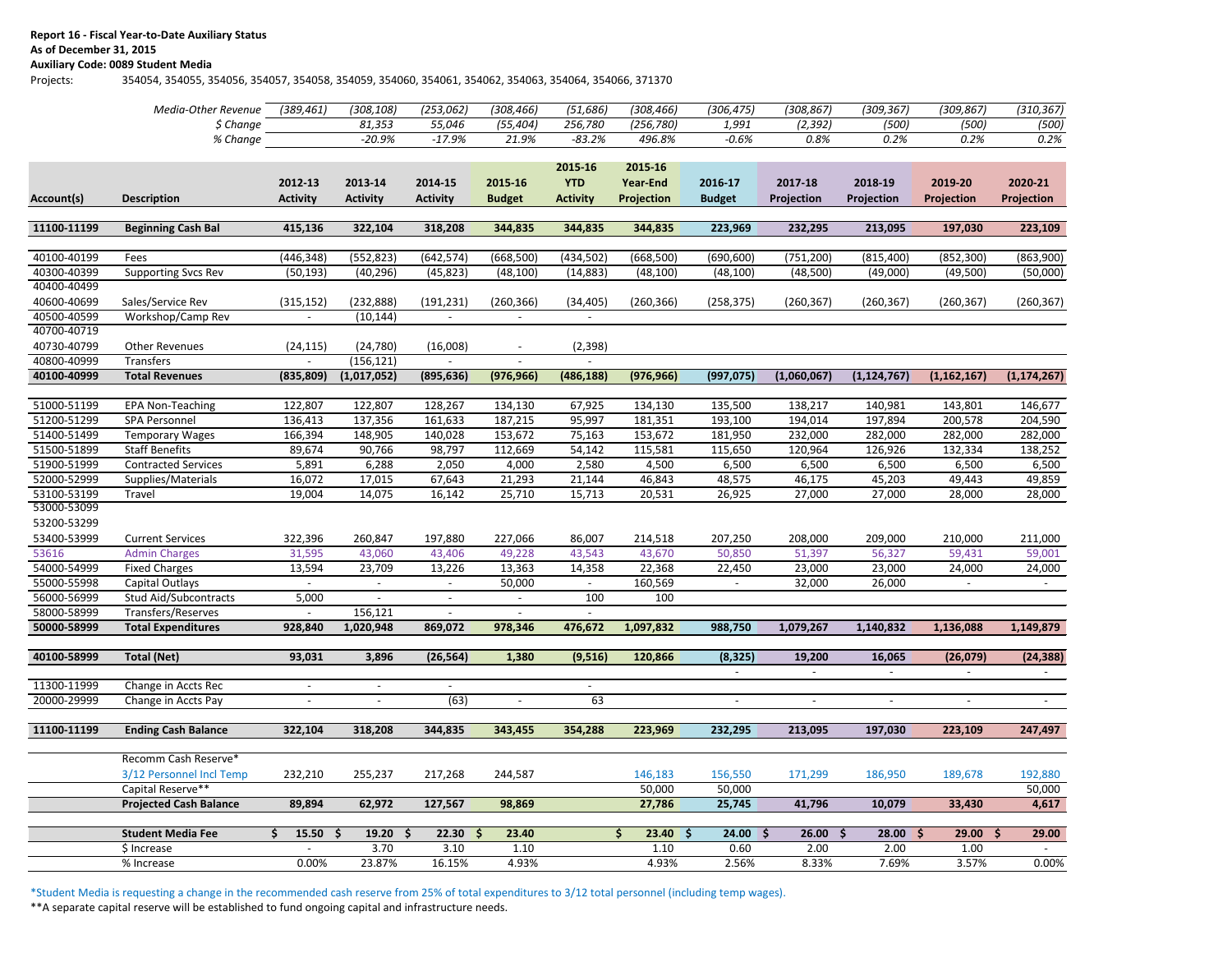# **STUDENT MEDIA ORGANIZATION REPORTS – March, 2016**

# Agromeck **submitted by Molly Donovan, editor**

Revenue:

- We have sold 124 books.
- Every person that took a senior portrait has been notified about how to order a book at a discounted price.
- We have 17 pages of ads.

Expenditures:

• N/A

Personnel:

- We have one new writer
- No one applied to be Editor-in-Chief for the 2017 book.

Training:

• N/A

Coverage:

• N/A

Technology:

• N/A

Deadlines:

• We are submitting 88 pages on Friday for our last deadline!! There are no signs of problems (yet).

Ethics/Legal Issues:

• N/A

# **Business Office submitted by Mark Tate, business office manager**

**Revenue**

**Technician**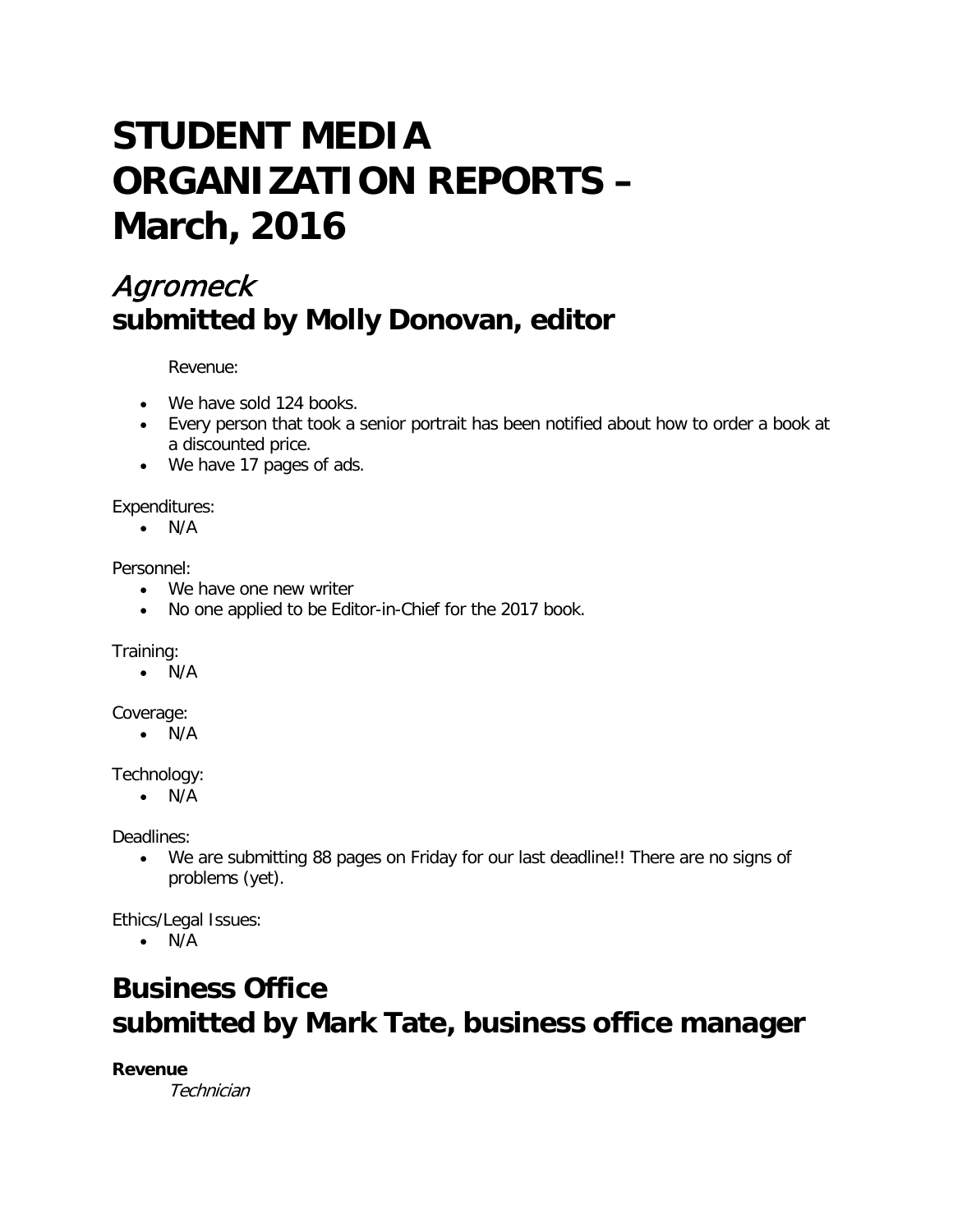Sales have been steady but are still short of what our goal is. We are putting a lot of effort into bringing in new clients by cold calling and setting up meetings. This has been very effective up until this point because we have been able to schedule more meetings within the last month than we have almost all year. In addition to this, our special sections are selling extremely well. In particular, our nearNCState living guide and baseball preview have already sold enough to become great revenue boosters for us.

#### **WKNC**

We have brought in \$8,535 from WKNC sales since the end of last school year.

#### Nubian Message

Even with the drop in rates, we have still had a tough time selling Nubian Message because of the low circulation numbers.

#### **Agromeck**

Agromeck sales are nearing 100 books at this point. We have put a lot of effort into making students and parents aware. We are especially focusing on the students who took their senior portraits. Most of the effort we are doing is through email.

#### **Expenditures**

All expenditures are normal and everything is in line with the budget. We had to purchase a signed NC State basketball for a raffle as well as a Wolfpack Outfitter gift card. Our total expenditures for this were \$75. We have also added base pay for most of our sales reps.

#### **Personnel**

We have two new reps that have been trained and are doing an outstanding job of bringing in new business. Unfortunately, we have lost one of our senior sales reps due to another job that will continue beyond graduation.

# **Training**

Over Spring Break, Krystal will be taking Mary McPhatter and Ashton Hemric to CMBAM in Denver.

# **Deadlines**

No deadlines to report at this time.

# **Technology**

Doug bought more laminate so we can finally laminate stuff again!

# Nubian Message **submitted by Jillian Smith, editor in chief**

#### **Revenue**

n/a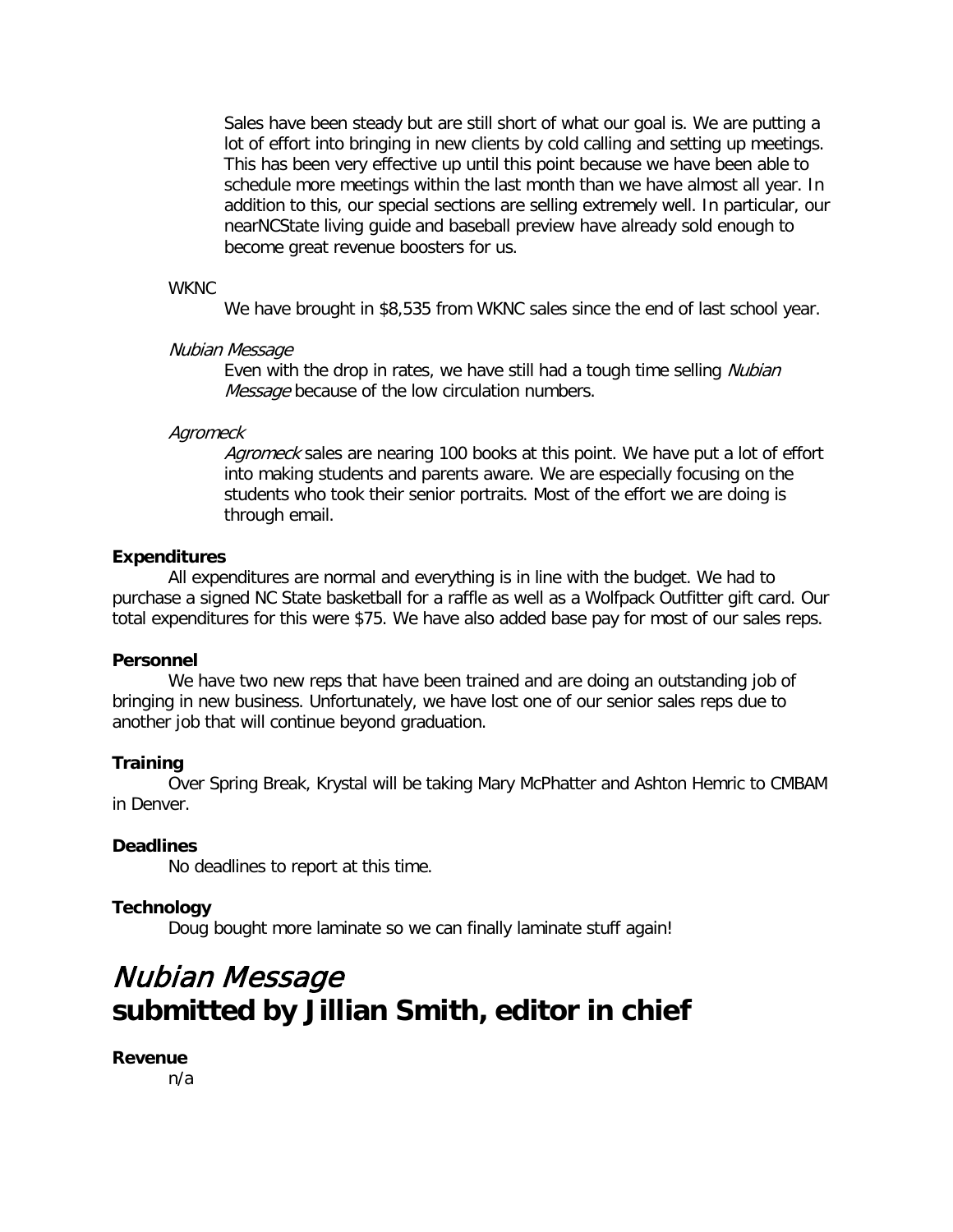# **Expenditures**

n/a

# **Personnel**

● We are still without a Design Layout Editor as Lisa Redfearn give up her position earlier in the semester.

● Through recruiting efforts, we have been able to double the size of our staff, going from 12 active members to approximately 25 active members. Many of the new members have officially begun their correspondency and have written articles for the last two issues.

# **Training**

● All of the new writers that have contributed to one or both of the last issues were required to attend a short training session with me to prepare them for their first assignment.

● Ellen has done two staff training sessions after our weekly meetings.

● I provided the staff with new documents on how to write our three basic types of articles: news, opinion and features and I have had a great response so far. Articles are of a higher quality and require less editing.

# **Coverage**

● We had a lot to cover for Black History Month so there has been more event coverage in the past two issues.

● We have been posting articles online that could not run in print since there were so many events happening and more people wanting to write.

# **Technology**

● I edited and updated our website, making it concise and easier to navigate.

# **Deadlines**

• The Sunday night deadlines for articles have not been met by writers which is difficult for production on Monday and Tuesday. We are considering changing this deadline to get articles in sooner.

● We have not been meeting the 8pm deadline for Tuesday night production. It has been difficult to accomplish without a design layout editor, so we are working on a new production timeline which would include a production night during the week prior to print.

# **Ethics/Legal Issues**

● We have a Chapel Hill alumni interested in writing, I wasn't sure what role, if any, he could have on staff.

# Technician **submitted by Kaitlin Montgomery, editor**

**Personnel**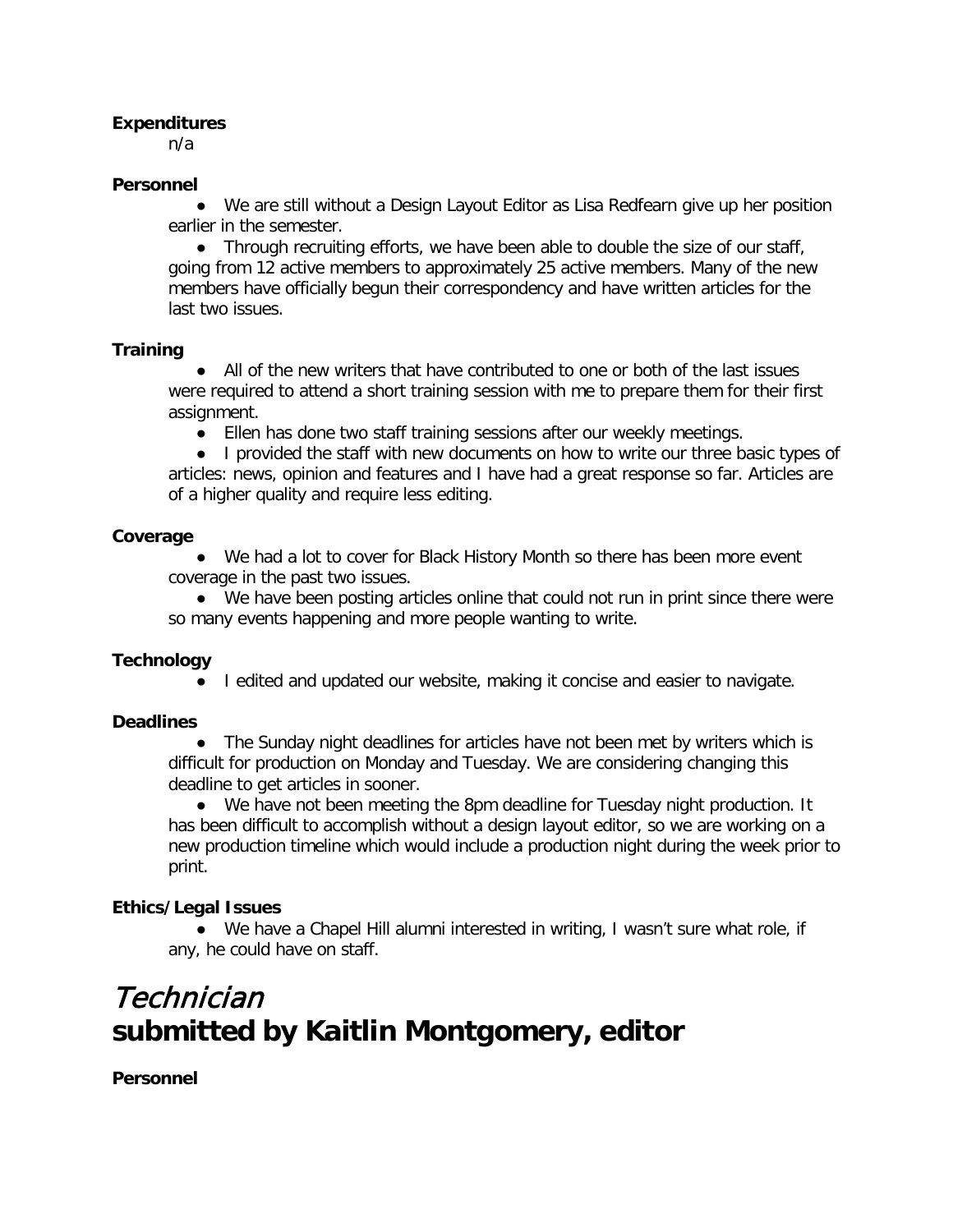This month we asked that one of our assistant news editors to step down. He has been replaced with Adam Davis, a freshman who is passionate about the paper and hopes to, eventually, apply for news editor.

Also, our projects manager and her assistant no longer hold their positions. Unfortunately, they weren't following their job requirements and it was pointless to keep positions around when nothing was happening with them.

#### **Training**

Ellen has started mini trainings again for various sections. We're also in the process of training those we hope will take over various editor positions when the new EIC takes over and choses their staff.

#### **Technology**

Nothing new to report

#### **Coverage**

February has been an insane month for the paper. Every week we've had several things to cover from the one-year mark of the Chapel Hill shootings to the start of Student Government elections.

I am so proud of my staff and the high level of work they've produced all month long. Our memorial edition of the murder of Deah, Yusor and Razan was incredibly well received by the community. We produced a reinvented "Daily Tar Hell."

I couldn't be happier with how the month has gone.

#### **Deadlines**

As usual, I'm forever impressed with my staff ability to continually meet deadlines.

#### **Ethics/Legal Issues**

None

# **Windhover submitted by Kaanchee Gandhi, editor**

#### **Revenue**

Nothing to report

#### **Expenditures**

We've confirmed our budget with Theo Davis Printing for 1,250 books at \$14,130.

#### **Personnel**

We've hired a new audio editor. Ashley Darrisaw, a freshman in graphic design, has taken on the position as our former audio editor also held a very time consuming position at WKNC. Our committees have selected the works for publication and the designers and I are working on the final book design.

#### **Training**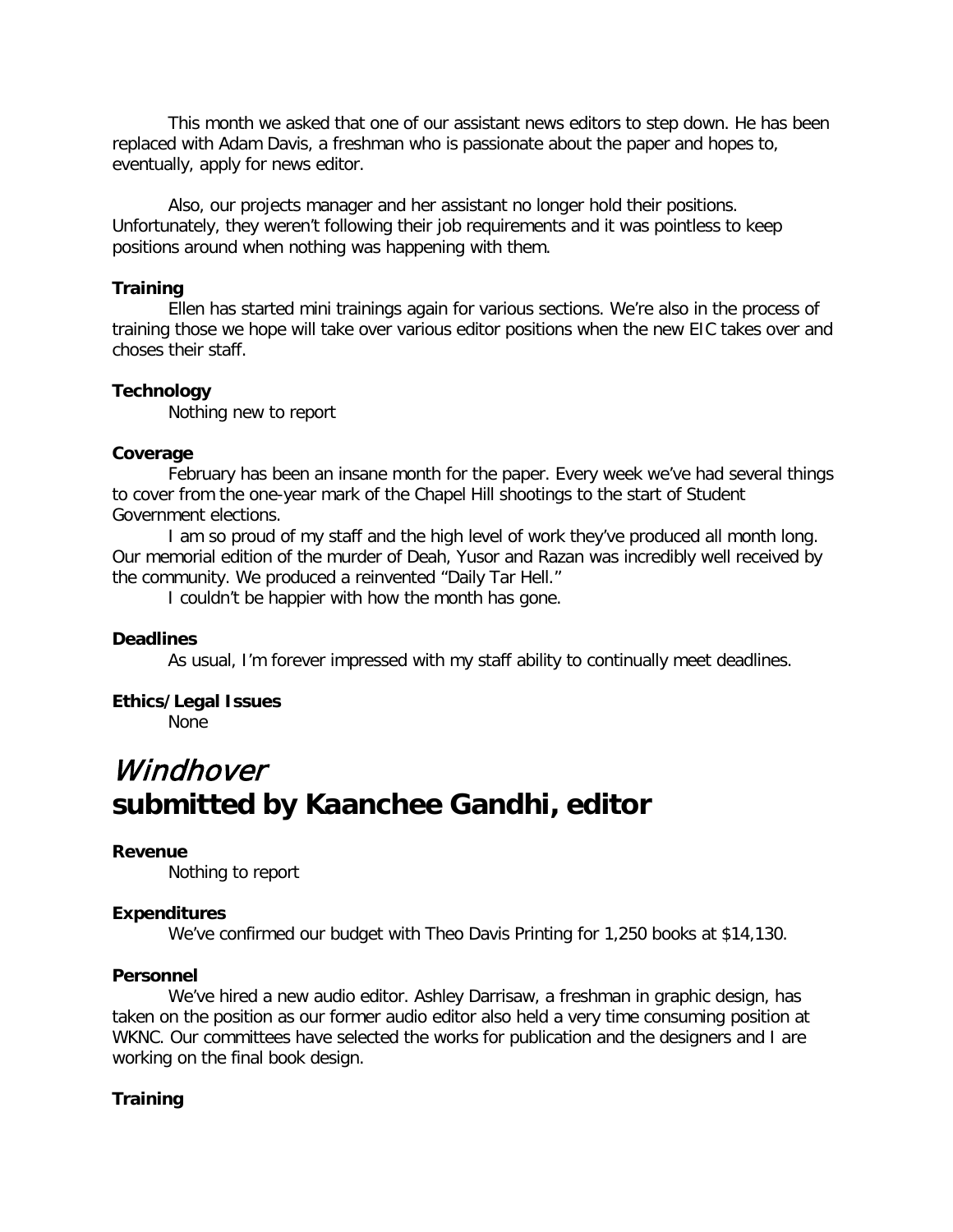Ashley will be learning how to record PSAs and set up audio at Open Mic Nights so that she can carry on those tasks next year. Our social media correspondent, Emily Ehling, and I are attending the College Media Conference in Greensboro on Feb. 27th and we will relay new information to our staff the following Monday.

#### **Technology**

Nothing to report

#### **Coverage**

We had a great amount of submissions from students. Our next Open Mic Night is scheduled for the Monday we return from spring break, March 14th. It will be taking place in Caldwell Lounge again from 7pm-9pm.

#### **Deadlines**

Our target deadline to send the publication to Theo Davis is March 21st. This would ensure we have the book printed by the last week of classes April 18th-April 22nd. We will ideally be having our release party sometime that week.

#### **Ethics/Legal issues**

Nothing to report

# **WKNC 88.1 FM submitted by Matt Brown, general manager**

#### **REVENUE**

Non-fee income (money in the bank), as of Feb. 26, 2016: \$20,688.82

Donor announcements — \$6,634.00 Web Ads — \$205.80 Local Band Local Beer — \$2,300.00 Concert Promotions — \$4,110.00 Benefit Concerts/Events — \$2,963.00 Merchandise Sales — \$1,656.52 Other — \$1,769.00 [Donations, NC State Hockey Broadcasts and FY14 payment from

Wolfpack Sports]

#### **DOUBLE BARREL**

This year we raised a total of \$6,080, this was about \$400 short of our goal. The first night was much more profitable due to high venue and artist cost of the second night. Next year I would highly recommend having both nights in Raleigh at smaller (under 700 capacity) venues. The Pour House and Kings would be very good options. Having both nights in Raleigh will also make it much easier to poster and advertise for the event.

Having one night be primarily indy-rock focused and the other night be primarily hip-hop centric was a bit of an experiment this year. There was also a notable drop (50%) in 2 night ticket sales as compared to the past two years. I believe this was caused by having two drastically different genres on each night. Having the hip-hop night also allowed us to reach out